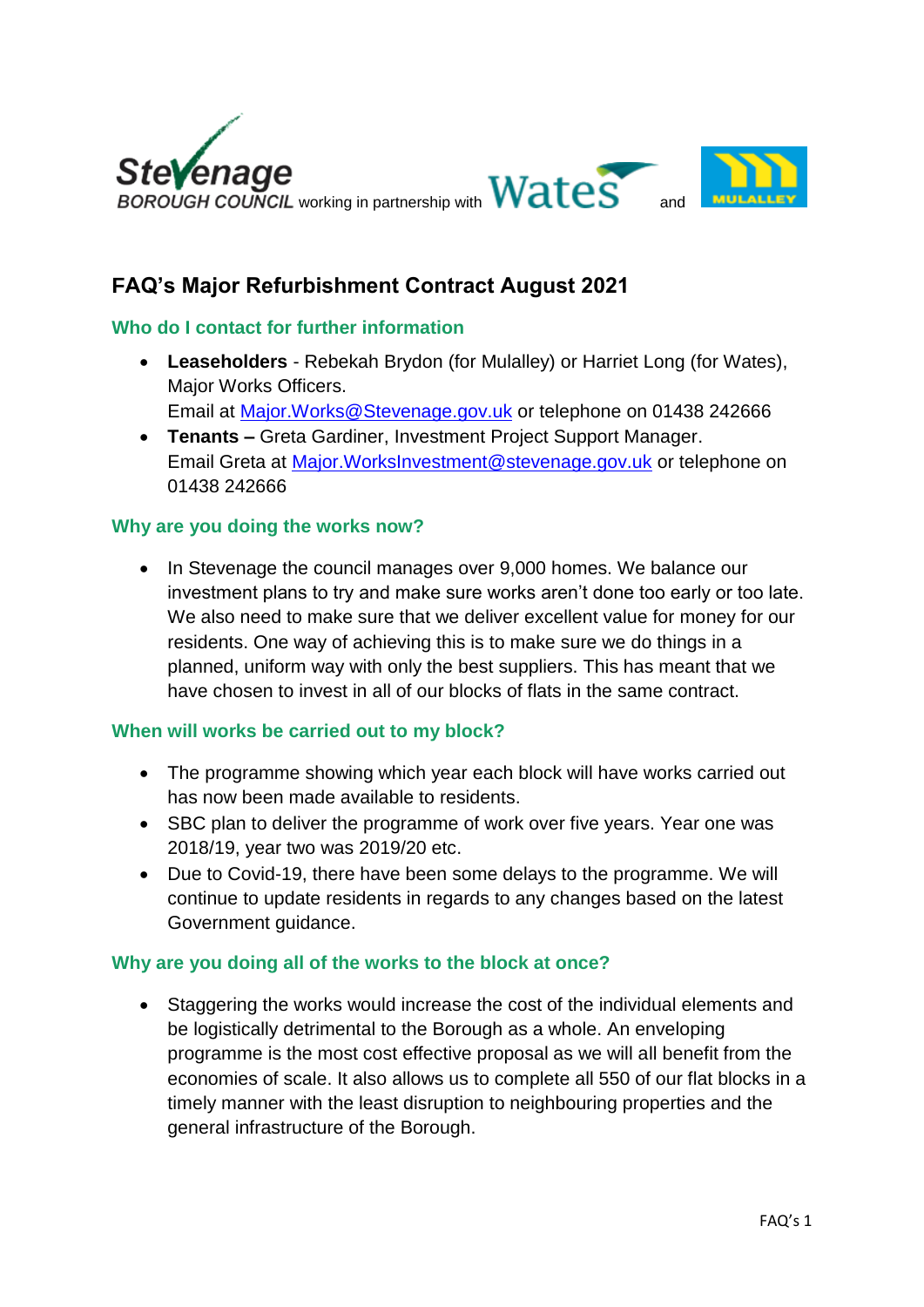### **When will I know what works are being carried out to my block?**

- Detailed surveys are currently being completed for the year 4 blocks and those affected will be informed shortly if they have not already heard from us. Further surveys will be carried out on an annual basis, for the blocks which fall into the coming year of the programme.
- For example, if your block is scheduled for year 5 of the programme, a detailed survey of your block will be done shortly before the works are scheduled to start at your block.
- When the surveys are complete, you will be contacted to let you know what works are required to your block and how long these works are anticipated to take. You will also be invited to discuss the works in further detail should you so wish.

### **Why are the tower blocks not included?**

- As tower blocks are a different type of build, separate contracts will be procured for works to these in due course.
- This is because contractors specialise in different areas of work, and it is felt that we will be able to ensure best value for money for residents by separating out these contracts from the main Major Refurbishment Contract.

### **How did you select the contractors?**

• The contracts were awarded on a competitive tendering basis, whereby contractors were invited to bid for the contract. The tender submissions were then assessed by a panel on the basis of quality and value for money.

### **Will I be consulted on the choice of materials or colours used?**

 Residents will have input into some of the choices of colour schemes etc that will be offered within the communal areas, such as paint colour inside the communal areas.

### **Is damp and mould included in the contract?**

- Damp and mould are caused by excess moisture. Moisture in buildings can be caused by leaking pipes, rising damp in basements or ground floors or rain seeping in because of damage to the roof or around window frames.
- The scope of works includes measures to address damp and mould including works to eliminate the ingress of water, presence of damp, free ventilation and thermal bridging.
- These works will not resolve any damp and mould issues which have been created from within the property. Please contact us if you would like some advice on how to reduce the likelihood of damp occurring.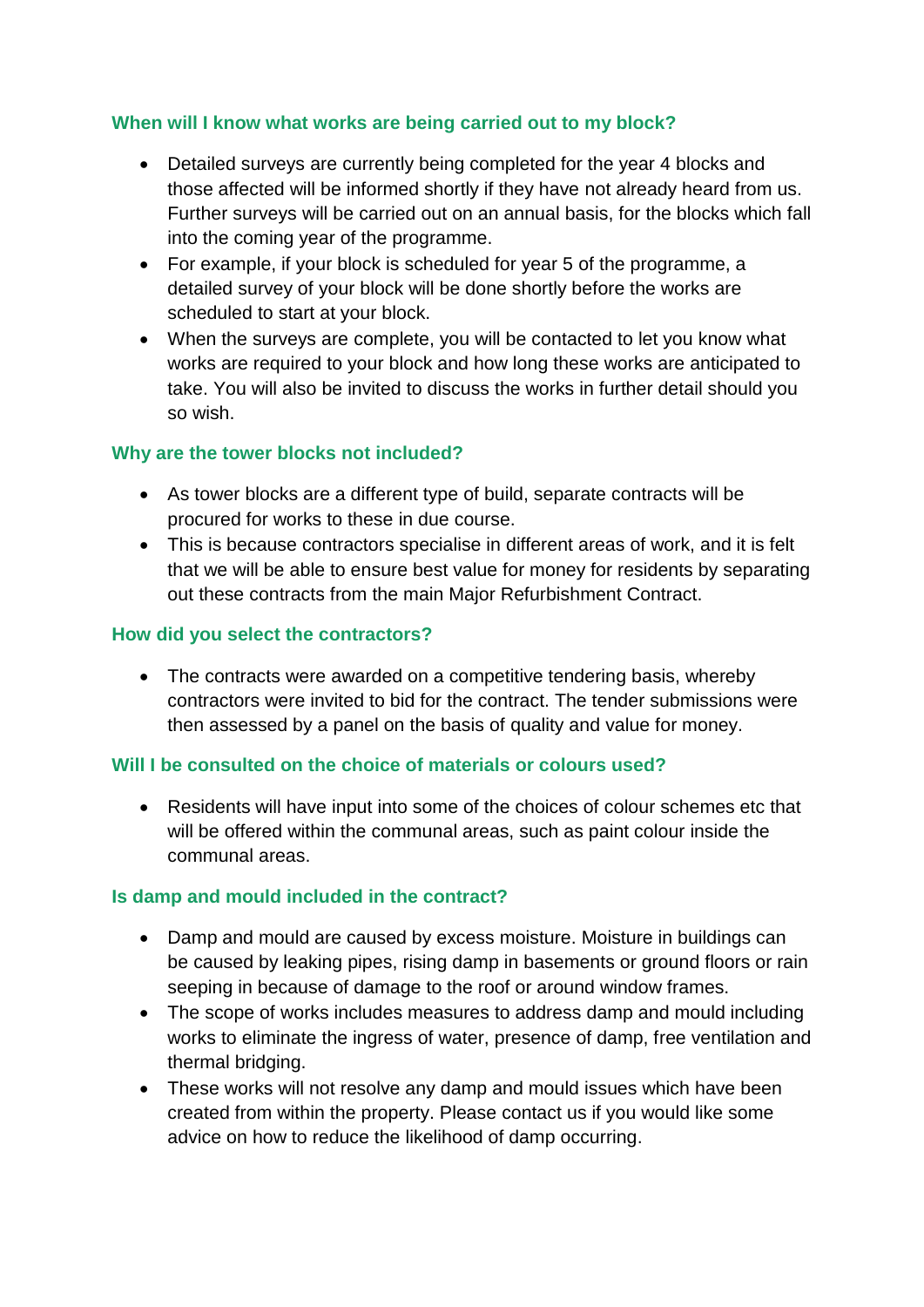### **Do you need to access my flat?**

- Although the works are to the communal areas of the block, we may need access to your flat.
- For instance, if you are a tenant, we may need to upgrade your windows. We will also need to connect your flat to the mains electricity if we upgrade the communal system.
- We have certain rights and responsibilities as the freeholder of the block. The Tenancy Agreement sets out the legal agreement between SBC and the tenant and the Lease sets out the legal agreement between the leaseholder and SBC. We will make sure that we give you plenty of notice should we need access and will discuss with you any concerns you may have.

### **Will access to my flat be affected?**

- Before work starts, our contractors will gather information regarding any residents requiring space to enter with prams or mobility scooters or any other issues which may be related to access.
- During the works, the contractors will ensure that you will have access to your property at all times and make special arrangements for those that require it.

### **What disruption should I expect?**

- These works are quite extensive and will unavoidably create some dust and noise. Our contractors will do their best to keep levels down and will clean up daily.
- Parking may be restricted initially to allow large vehicles to bring materials to the block. All residents will be given lots of warning and the restriction will be minimised to the shortest time possible.
- If you have any breakable items in the gardens, we would recommend that they are moved to allow the scaffolding to be erected.
- We do not anticipate the need to move any residents from the block while the works are ongoing.

### **Will repairs still be done to my block?**

- Our repairs team have a copy of the five year programme.
- Should a repair be raised, they will liaise with the Project Manager to determine the best course of action.
- If repairs are of an urgent nature and the block is not programmed for works in a reasonable time then repairs will need to be carried out.
- Each situation will be assessed on a case by case basis.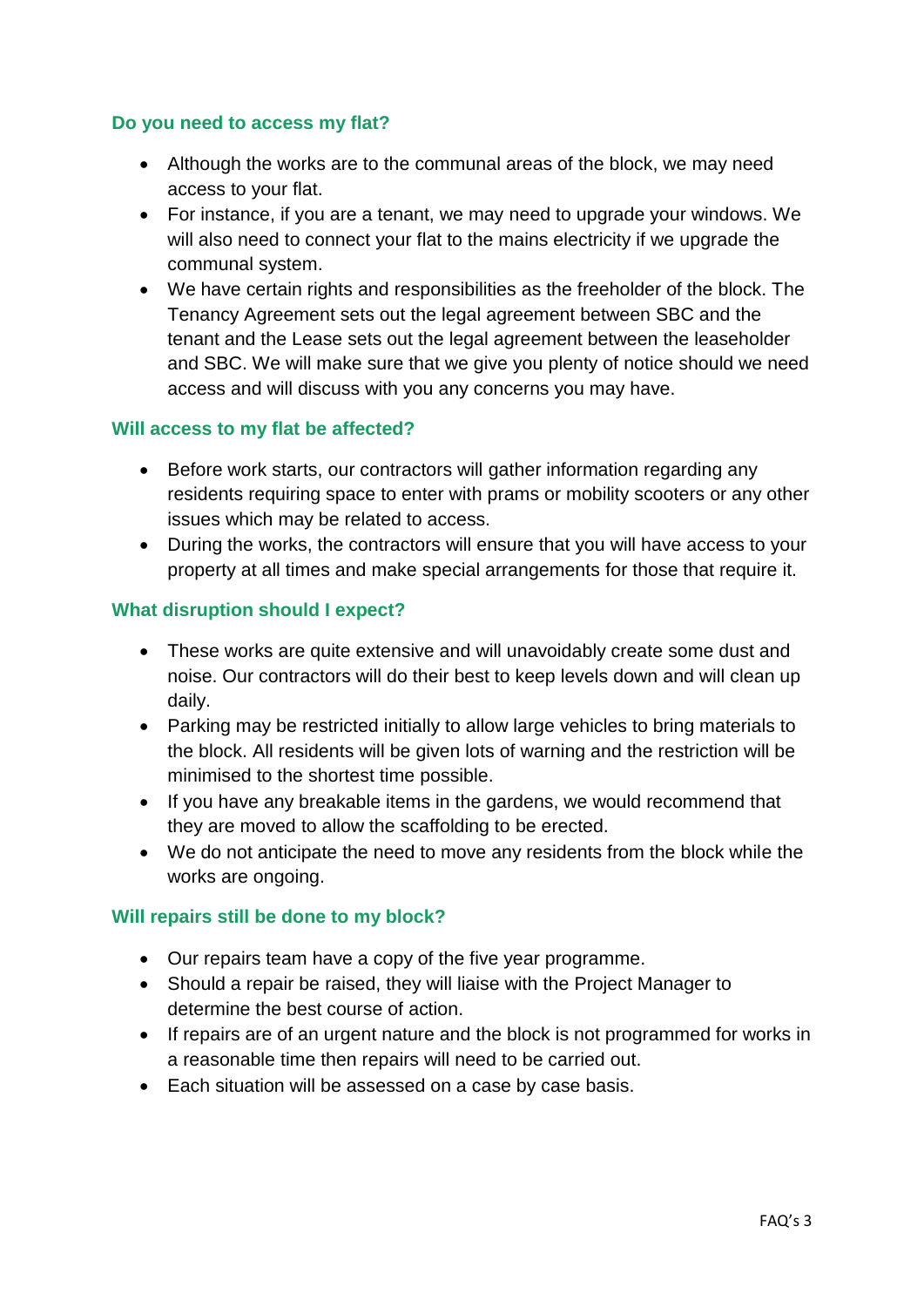## **Will people start working as soon as the scaffolding is erected?**

- The erection of the scaffolding allows clear, visible access to the flat block and allows the contractor - alongside SBC - to inspect at eye level elements such as brick repairs, chimney repairs, gas flues and windows. We can then proceed with asbestos surveys but must wait for the results before we are able to proceed with the works.
- The cost of the overall contracts was priced by the volume of properties. With this in mind, works/trades are carried out in many blocks at one time. For example, a plasterer may start in one block and move to another later that same day. A decorator could follow and do the same. Scaffold time has been reduced by prioritising top level works on all blocks. Once the scaffolding is removed, the contractors move on to the low level works.

## **What happens if the contractor doesn't perform well?**

 Contractors have been selected that have demonstrated a strong track record of delivering works of this nature and that work closely in partnership to ensure high standards of workmanship and customer care. Contractor's performance requirements are detailed in their contracts and will be managed using robust mechanisms which are also set out in their contract.

### **Do the contractors stop works over the Christmas period?**

- Works cease for approximately two to three weeks each Christmas.
- We will aim to minimise disruption at this time through careful planning and the Contractors do operate an emergency callout service during this period.

# **I have a satellite dish on the external wall, how will the works impact my signal?**

- If there is an IRS at your block (Integrated Reception System), we will be removing the dishes if there are no permissions for these to be attached to our building. If you believe that you should not have your dish removed, please contact us to discuss.
- Very small blocks which do not have an IRS will find that the contractors will relocate satellite dishes to the outside of the scaffolding upon erection of any scaffolding to the blocks. This may cause temporary disruption to the service.

### **Will my rent rise to pay for the works?**

• No, the way in which SBC set the rent is set out by law, and is detailed in our Rents Policy.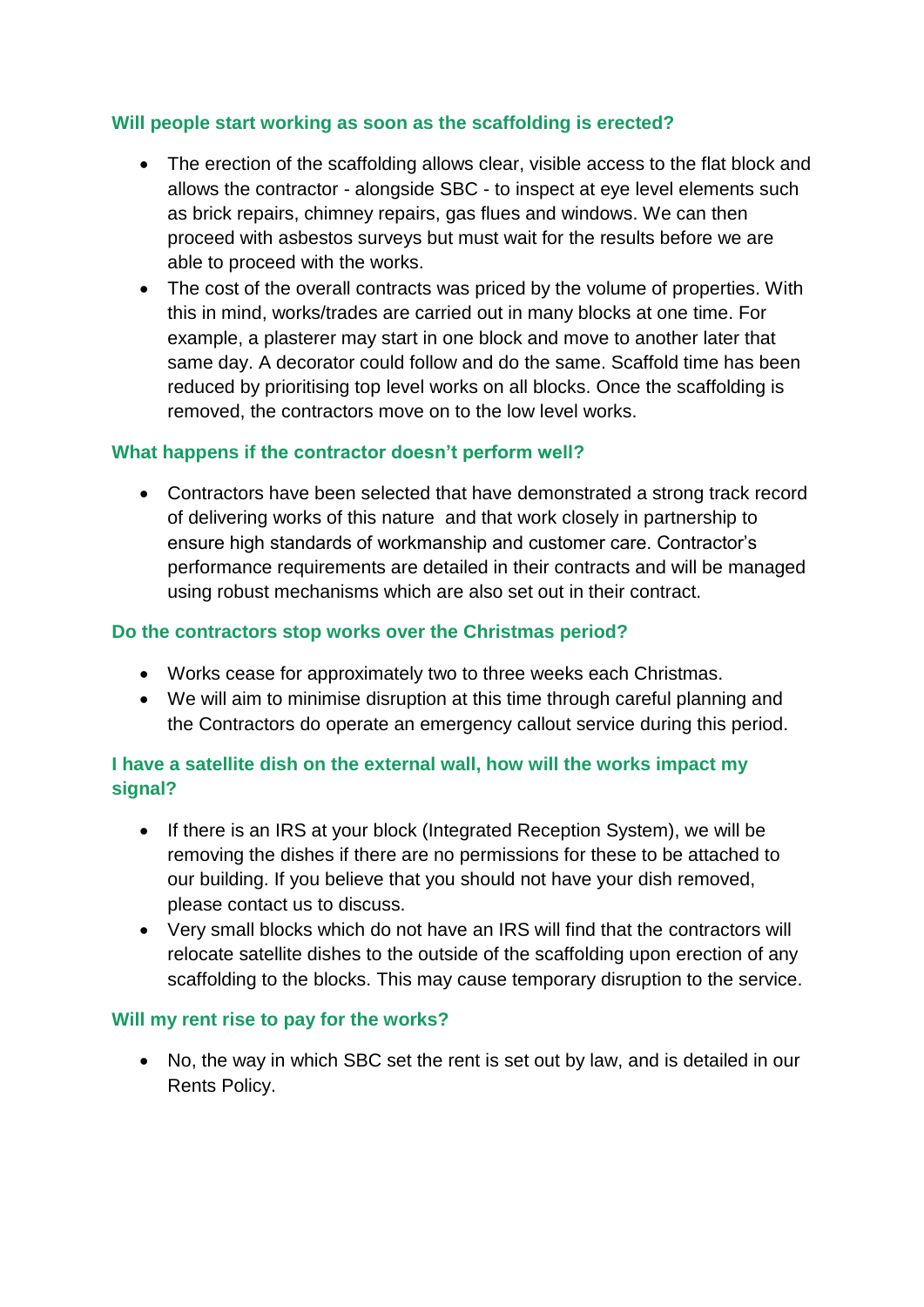### **Leaseholder Questions:**

### **What is Section 20?**

- Section 20 of the Landlord and Tenant Act 1985 sets out how a landlord must consult with leaseholders, where the landlord intends to carry out '**Major Works'**, or enter into a '**Qualifying Long Term Agreement'.**
- **Major Works** are any works which will cost the leaseholder **over £250**.
- A '**Qualifying Long Term Agreement'** or QLTA, is an agreement entered into by the landlord with a wholly independent organisation or contractor for a period of more than **12 months**. Landlords must consult where the amount payable by *any one* contributing leaseholder **exceeds £100** in any one year.
- For more information, please go to The Leasehold Advisory Service website<http://www.lease-advice.org/topics/?topic=section-20-consultation> or contact the Major Works Officer at SBC.

### **Can I recommend a contractor?**

- While the opinions and views of leaseholders are invited and will be considered, leaseholders **do not** have the right to nominate a contractor for the Major Refurbishment contract.
- For some contracts leaseholders are able to nominate contractors. When and how leaseholders can do this is detailed in the Section 20 legislation.
- For this contract, the works will be of such a high value, that EU procurement rules apply and the contract was advertised by public notice in the Official Journal of the European Union (OJEU). This means leaseholders were not able to nominate a contractor.

### **How is my contribution calculated?**

- Each block is billed on a block by block basis. You will not be charged for works to other blocks.
- Charges will differ from block to block, because a) the amounts of works can vary widely between blocks; b) charges depend on the size of the block and the number of flats it contains.
- Your individual charge will be calculated using the Government Rent Formula that we use for the calculation of the tenants rents. This will ensure that smaller properties will pay a smaller percentage of the costs. We will calculate based on all properties within the block, both Leasehold and tenanted.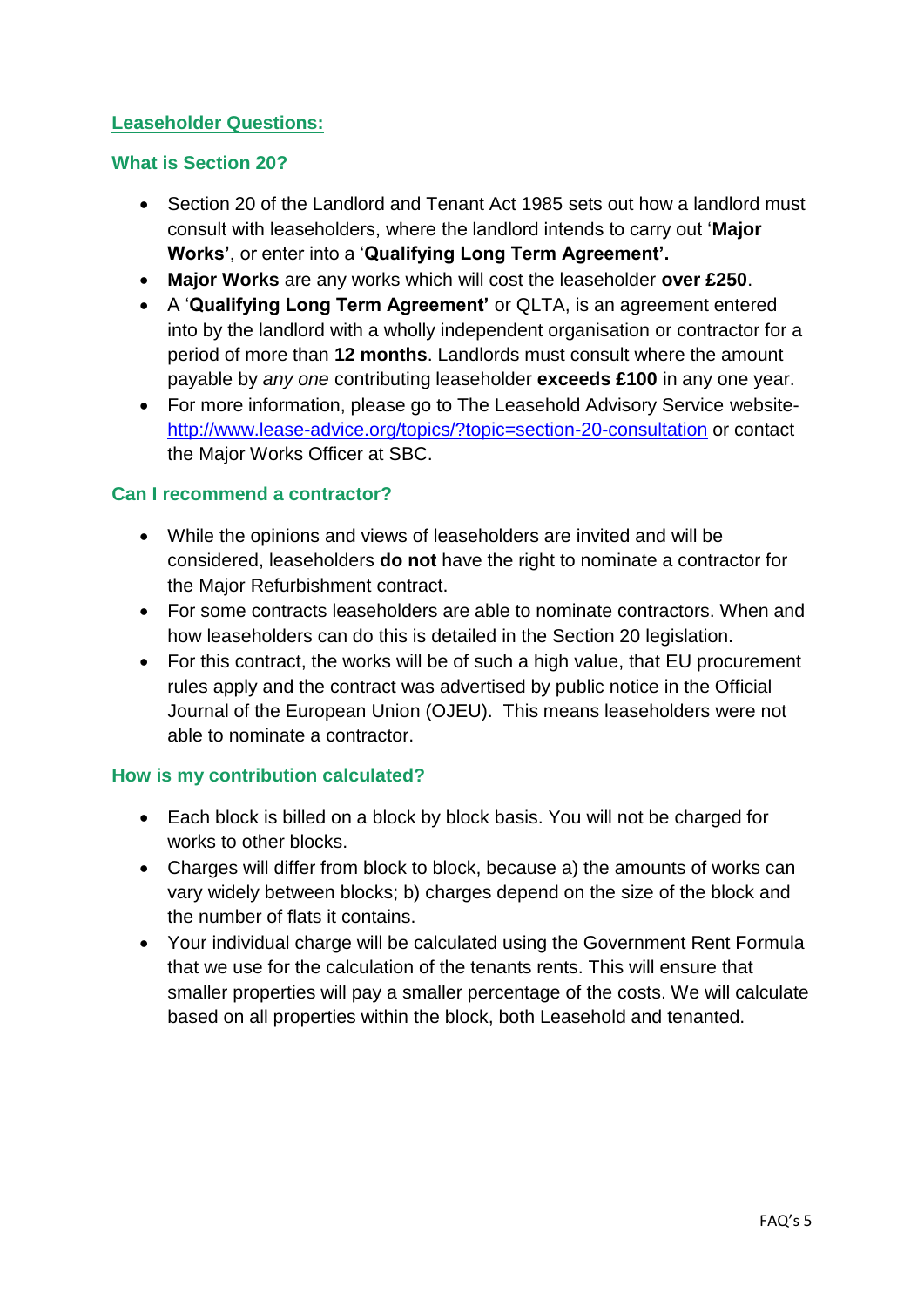## **When will I know how much I have to pay?**

- Under Section 20 we are required to inform you of an estimated cost.
- Detailed surveys will be carried out on an annual basis, for the blocks which fall into the coming year of the programme.
- For example, if your block is scheduled for year 3 of the programme, a detailed survey of your block will be done shortly before the works are scheduled to start at your block.
- At this point we will be able to provide you with an estimated cost.
- Final costs will be calculated around 6-9 months from the completion and sign off of works at your block. It is only when we have the actual expenditure that we will be able to produce an invoice.

## **Why isn't the cost capped as per Florrie's Law?**

• Stevenage Borough Council is a self-funding authority which means that our only funding is that raised through rents/business rates etc. As a result, we are not entitled to any funds from central government and have therefore not been able to apply for any grants for the works. As Florrie's Law only applies to works carried out with Government funding, it does not apply in this case.

## **When will works actually start on my block?**

- Once we have sent you the Notice that contains your estimated cost, you will have 30 days to come back to us with any observations you may have.
- We will look at all the observations and implement any changes to the proposed works that may be necessary.
- Once the 30 day period is over and we are satisfied that there are no concerns that may delay the works, we will send the contractor a works order and they can begin shortly thereafter.

### **How long will the works take?**

- We do not have exact timescales for all of our blocks but anticipate around 10-18 weeks for most, dependant on the size.
- Scaffolding will be removed as soon as possible but we must ensure we have checked and signed off on all works requiring the scaffolding before it can come down.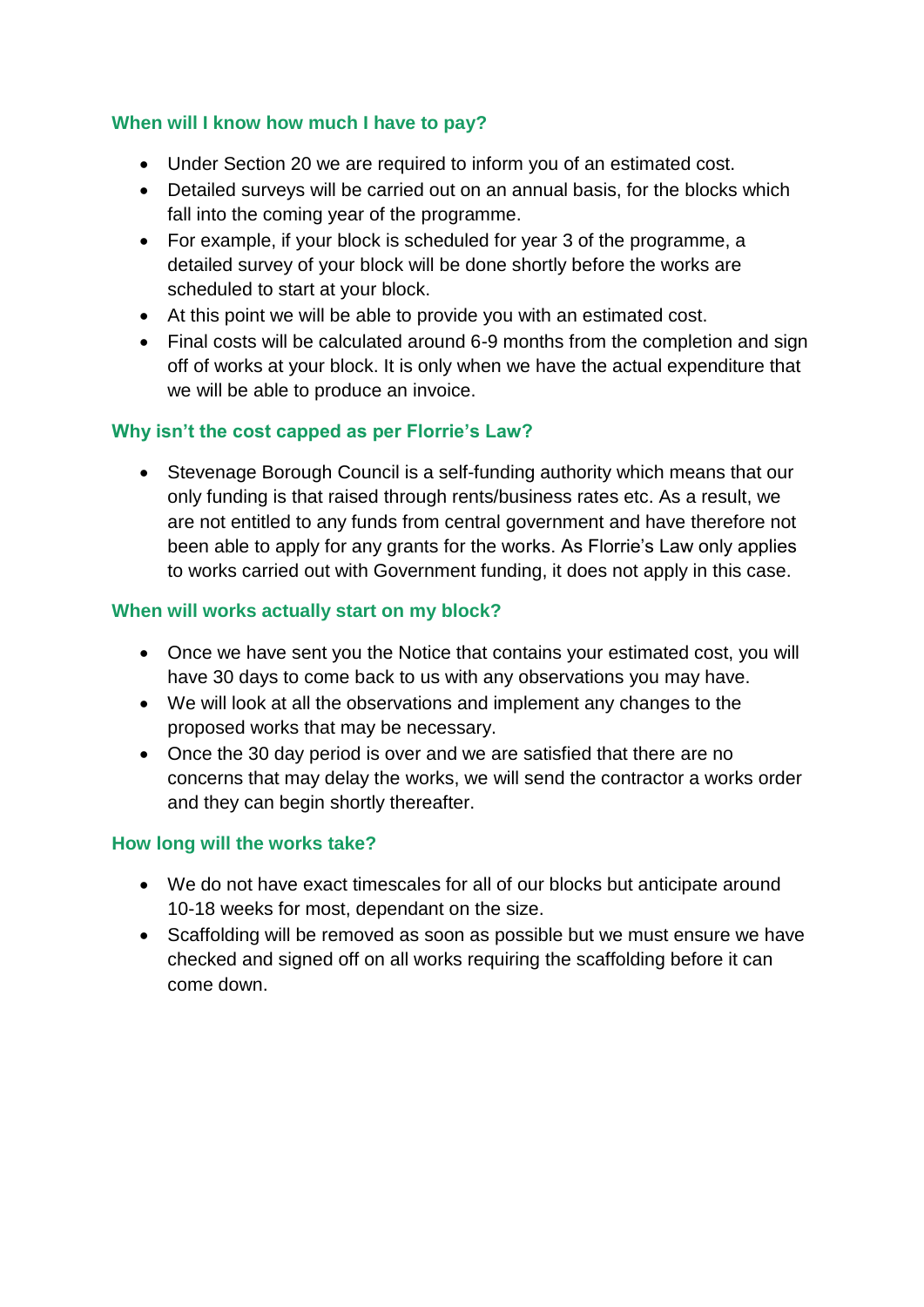### **When will I have to pay?**

- You will be invoiced once the works have been carried out at your block and verified by the independent surveying company.
- The pandemic has caused some significant delays to our invoicing procedure and we have been adapting our processes to best assist all of our leaseholders. This includes maintaining the offer of one to one discussions regarding the works and payment options, albeit at a recommended distance.
- We are currently looking to begin the invoicing process for the year 1 blocks in June 2021.

### **Can I see the full details of the works and costs for my block?**

- Yes. If you wish to see more detailed information, we invite you make an appointment to attend the office during working hours where you will be able to review any documentation related to the procurement of the contracts and/or the works related to your block. You can also request to see copies of certification and qualification for the contractors who will be working at your block.
- We do not send all of this information in the post to you as we would have to pass on the significant costs involved in doing so.

### **How do SBC know that the survey is accurate and not just a way for the contractors to make more money?**

 Surveys are undertaken by an independent surveying company along with the contractor and are subject to review from a works order panel comprising staff from SBC. We scrutinise recommendations and can make changes to these if we deem necessary. We then produce the resident pack which Leaseholders receive for consultation. Following these stages, a final review panel is convened to determine what works are ordered. When the site access arrangements (normally scaffolding) are in place, an SBC surveyor agrees final measures with the contractor. In order to do this it may require testing to be carried out first e.g. intrusive roof surveys. It is only at this time that final instructions are issued.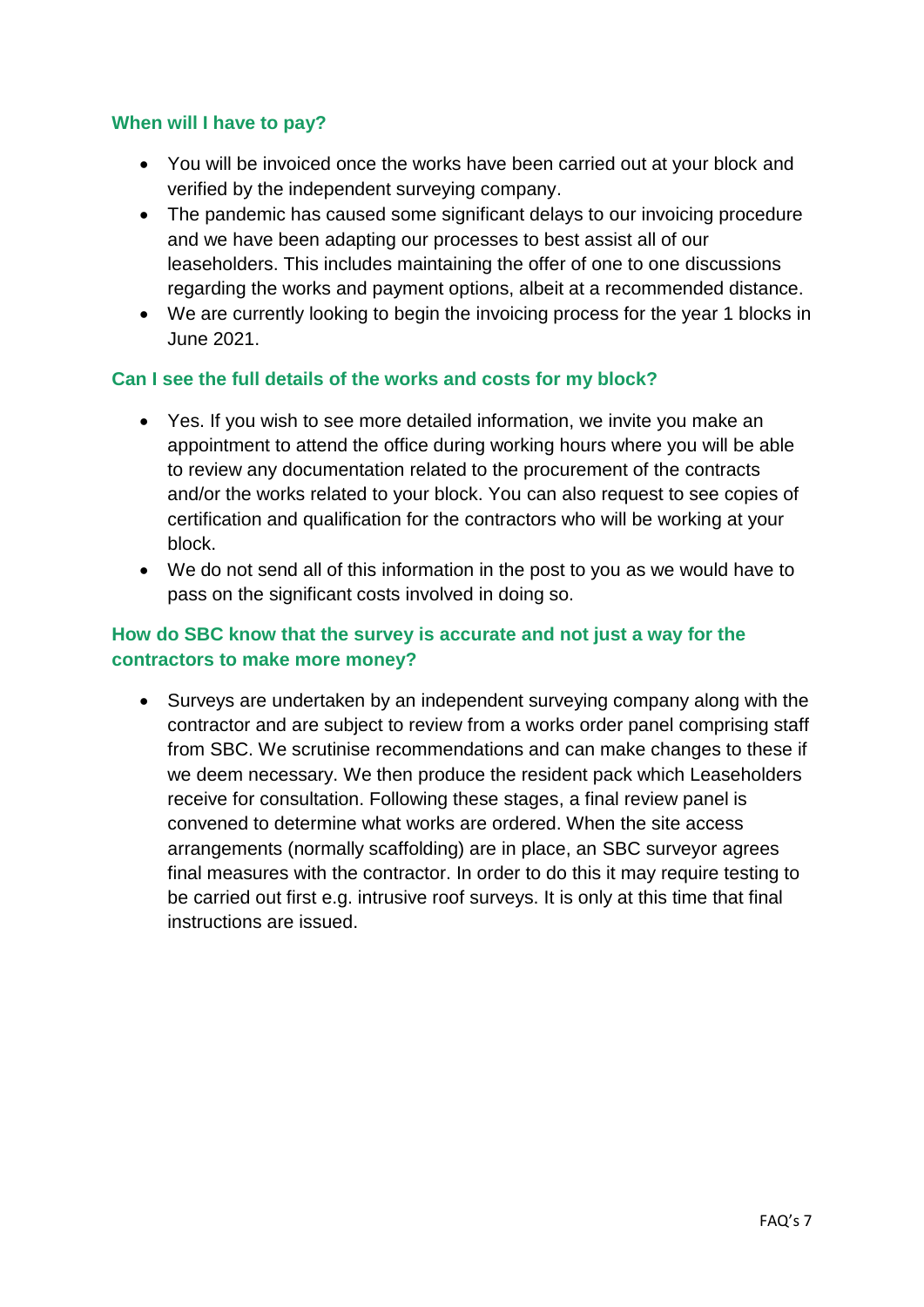### **Will I be charged a share of** *all* **the works that are proposed for my block?**

- Not necessarily. If we are doing any works to a tenanted property, these charges are not going to be forwarded onto any Leaseholders.
- We may look to remove other charges based on the history of the block and any long term issues. These will be assessed block by block and each estimate/actual invoice within the block will also be looked at individually.
- All blocks that can accommodate secure communal front and rear doors will be receiving a new door entry system which we will not be recharging to the Leaseholders.
- Other elements which we have agreed to not recharge for include tidying of IRS cables, French drains and UK Power Networks costs associated with electrical works.
- Your estimate will have a column for the costs before the adjustments and a column for the costs after the adjustments so that you can see the value of the items we will not be recharging to you.

### **Are you recharging for improvement works?**

 Depending on the terms of your individual Lease, we can recharge you for improvements as long as they are considered reasonable.

## **Where I have to have a fire rated store door installed, can I make the arrangements myself?**

- We will only be changing store doors on leasehold properties where they must be fire rated due to being on an escape route.
- For practical and technical reasons the replacement of all of the storage doors needs to be undertaken at the same time, which was why they are included in the Schedule of Works.
- However, it has been determined that if you are able to provide the Council with a quotation for the supply and fitting of a frame and door to the same or greater specification than that required by the Fire Safety recommendations, at a price cheaper than the price provided to you as part of the statement of works, then the Council will consider crediting the difference to your service charge account.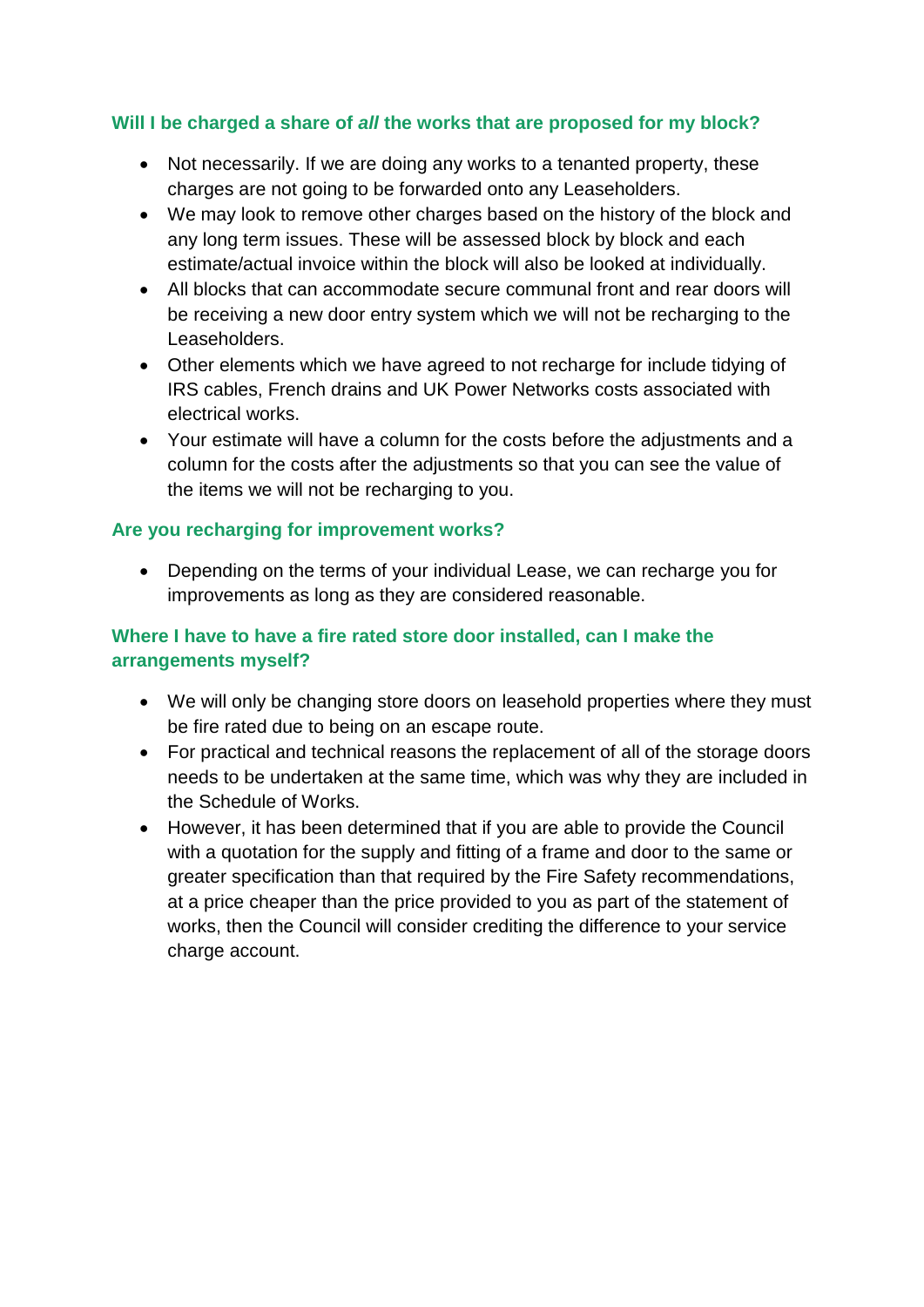### **What are my options with the Council to help pay my bill?**

- SBC have in place a Leaseholders Payment Options (Major Works) Policy. This can be found on the Leasehold – Major Works page of the SBC website.
- There are various payment options available to leaseholders. The options available depend on the leaseholders individual circumstances.
- Leaseholders will receive a percentage off their invoice if they make payment in full within specified timescales. This is as follows:

| Invoice amount  | <b>Discount</b> |
|-----------------|-----------------|
| £1,000 - £5,000 | 2.5%            |
| £5,000+         | 5%              |

## **If my block is in a later year, will it cost me more than those scheduled for works in year 1?**

- The Major Refurbishment Contract does include a provision to adjust prices after 31 March 2019 to reflect inflation and therefore works carried out in the future will be adjusted to reflect such changes.
- It is therefore likely that the cost of the works will be higher in **cash** terms.
- However, as inflation reflects increases in both prices and incomes more generally over the medium to long term, the cost of the works in **real** terms should remain broadly the same.

### **There are no works inside my flat, why do I have to pay?**

- The Council owns the freehold of the building that your flat or maisonette is in, and is responsible for the upkeep of it. Leaseholders are required to contribute towards the cost of maintaining the structure of the building and common areas under the terms of their lease.
- Your lease is a legally binding contract with your landlord, the Council.
- These works include (but are not limited to) external repairs, decoration of communal areas, roof works, rainwater gutters/pipes/drains, communal doors, entry phones/intercoms, landscaping and boundary walls and/or fences.

### **As a leaseholder, am I paying for the tenanted flats?**

• No. Leaseholders pay for their works directly through major works service charges whereas tenant's contributions are paid from their rent.

## **Is the money you are collecting from Leaseholders being used to fund any other projects?**

 No. We are only recharging for the items of work carried out at your flat block. You are not contributing to any other works in the Borough.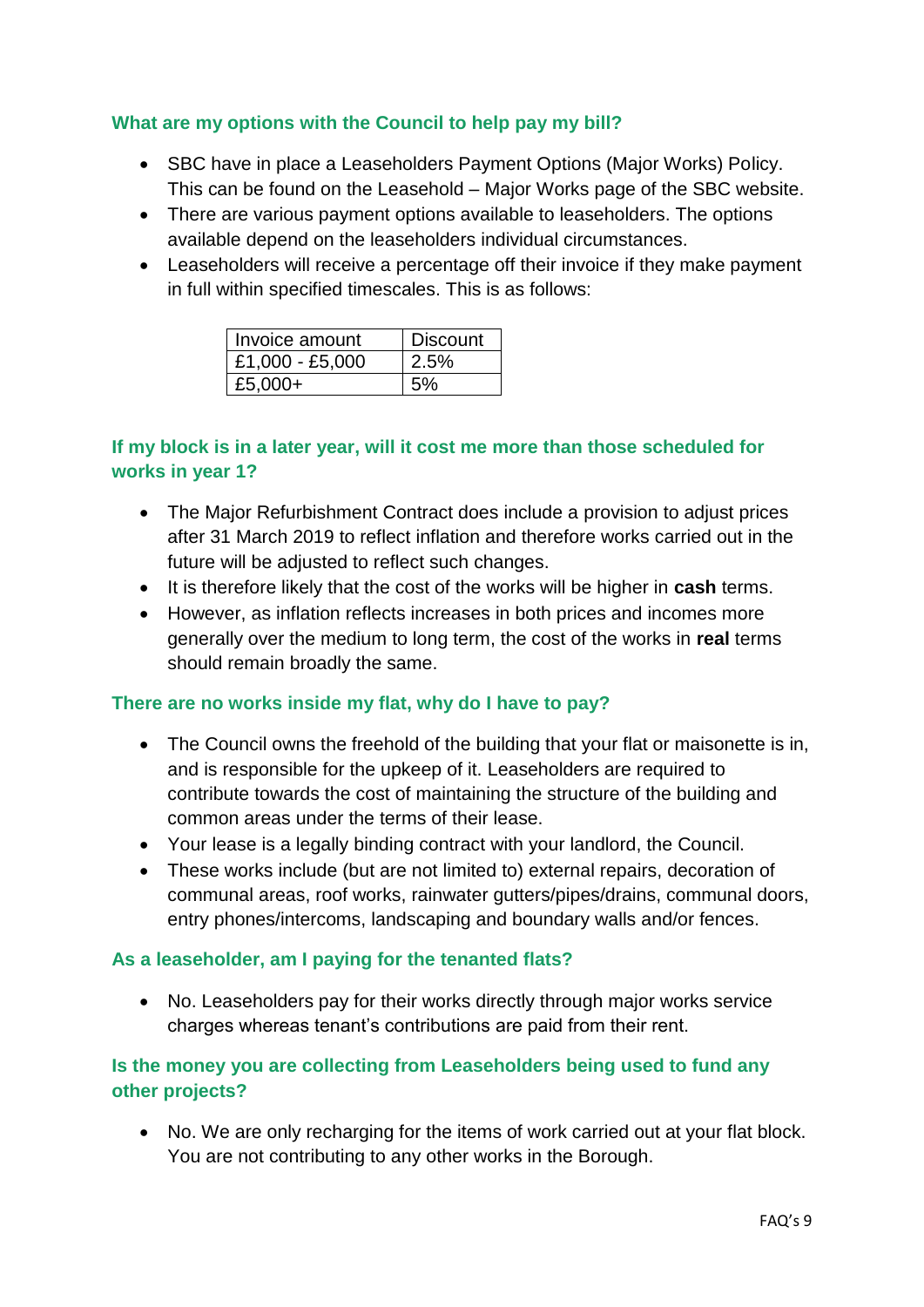## **Can I refuse for the works to be carried out?**

- The details of what we are able to charge for and what you are obliged to pay for are detailed in your lease. The lease is a legal contract so there is an obligation from both parties to abide to its terms, including maintenance responsibilities of the landlord.
- This does not mean that we will not take your comments into account; there is a period after each notice is sent to you that allows all leaseholders to make observations and we are legally bound to have due regard to these.

### **Are there any guarantees or warranties for the works?**

- Works are quality inspected at regular intervals during the project progress and are covered by a 12 month defect period which commences once the works are signed off by the Council as complete.
- Additionally, all materials are covered by manufacturer's guarantees.

## **I am claiming benefits; do I still need to pay?**

• The Department of Work and Pensions (DWP) may be able to assist people receiving job seekers allowance, universal tax credits or pension credit with the costs of certain works or interest on amounts borrowed. You must send them a copy of the invoice within one month of the date on the invoice or they may refuse to consider your request.

## **If I don't have the means to pay, will the council buy back my flat? If yes, can I revert to being a tenant again?**

- SBC do operate a 'Buy Back' Policy, however the budget for this is extremely limited, and there is only enough for a small number of purchases per year.
- There are criteria which apply in order to qualify for this scheme, and applicants are assessed on an individual, case-by-case basis.
- Under this policy, we will only consider home owners becoming tenants again where they may be suitable for sheltered housing accommodation.
- SBC will only consider purchases that are financially viable and if the property is deemed suitable
- For more information on this, please contact our Housing Advice Team on 01438 242666.